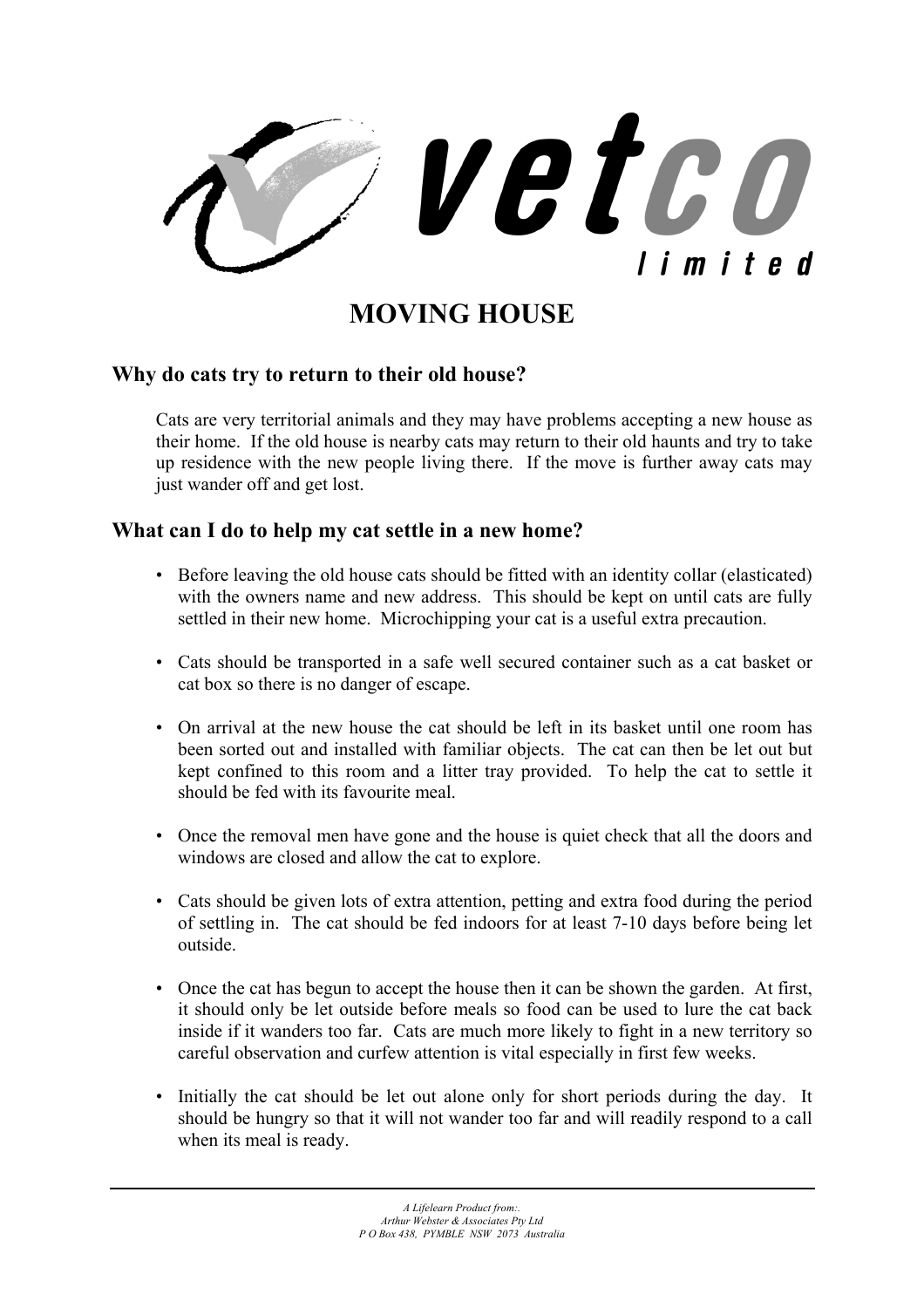• If possible try to avoid having builders working in the house during the initial settling in period. Cats hate this and it will inevitably make readjustment more difficult.

## **How long will it be before I can safely let my cat outside alone?**

This is very variable depending on the disposition of the cat and how much time has been spent on making the cat feel at home; some cats take only a few days to settle down whilst others may take three weeks or more. Outdoor cats with a wide experience of change tend to cope best but even they should be kept in for a week to give them a chance to learn about their new home.

### **My cat is very nervous. Are there any special precautions I should take?**

It may be wise to board particularly nervous cats in a friendly cattery before the packing up of the old house starts and to keep them there until everything is unpacked and positioned in the new house.

### **My cat keeps returning to our old house. What can I do?**

This happens because the bond with the new home is not sufficiently established. Measures must be taken to establish the new home as the source of food and shelter ( in contrast to the old house where these things are denied him). It may take weeks or months before the cat can safely be let out unattended.

- Keep the cat indoors at the new house for about a month. Use the guidelines given above to try increase the bond with the new house. It may help to feed the cat small meals several times a day.
- When the cat is first let out it should be starved for 12 hours so that it is really hungry. It should be left out for only a short time and then called in and fed. For the first two weeks it should only be let out once a day and be called in after no longer than 30 minutes and fed immediately.
- Warn the new occupiers of your old house and discourage them from feeding the cat, talking to the cat or otherwise encouraging it. In some cases active deterrent action can be tried such as turning the cat out and throwing water at it.
- Other neighbours, even those who were previously friendly with the cat, should be asked to behave similarly.
- As a last resort consider boarding the cat for a few weeks in a cattery as far away as possible from either home to try to scramble its memory of its old home and its homing mechanism.